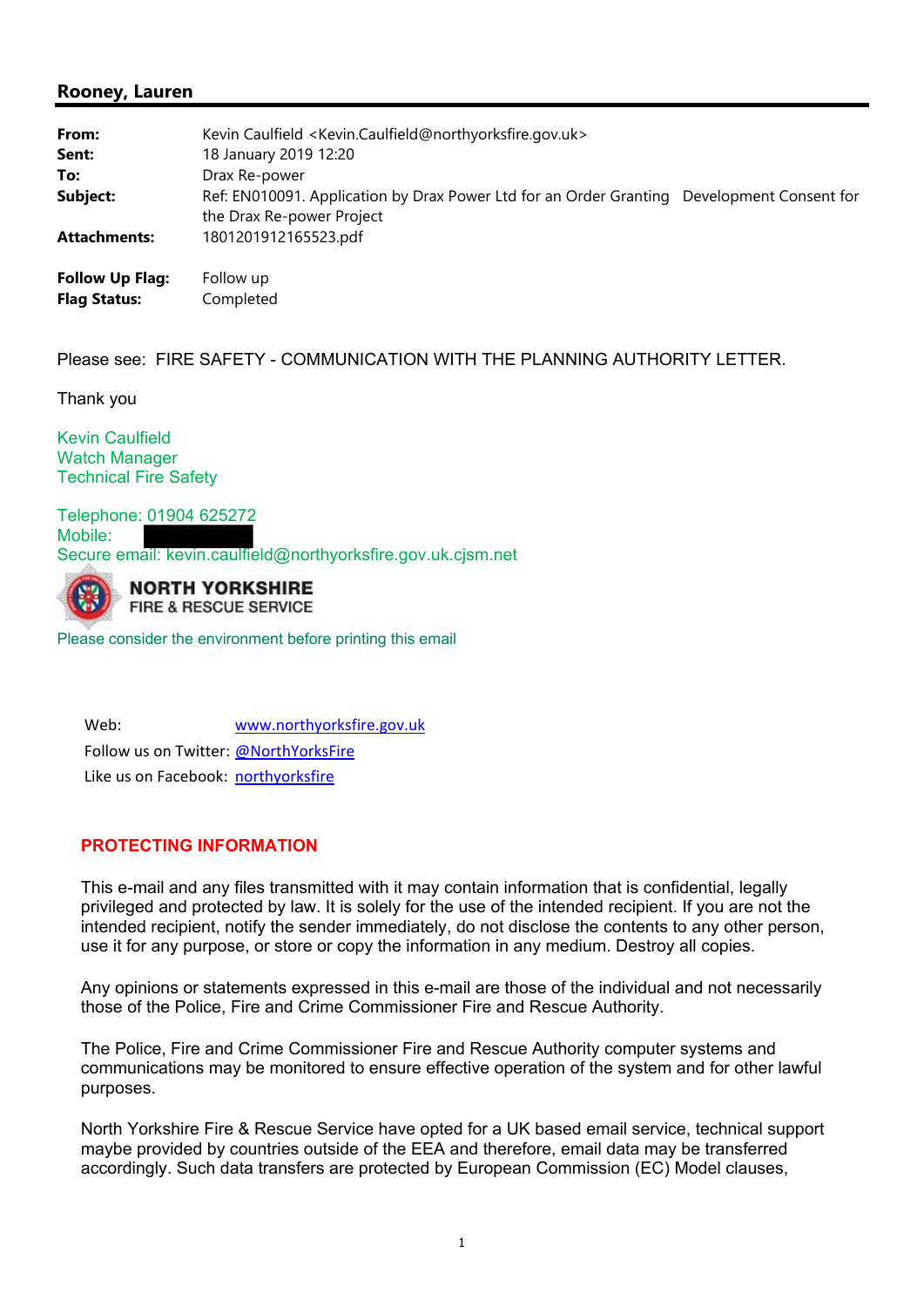meeting both the EC and Information Commissioner's Office requirements for providing adequate safeguards for the protection of individual's personal data.

Although we have endeavoured to ensure that this e-mail and any attachments are free from any virus we would advise you to take any necessary steps to ensure that they are actually virus free.

If you receive an automatic response stating that the recipient is away from the office and you wish to request information under either the Freedom of Information Act, the Data Protection Act or the Environmental Information Regulations please forward your request by e-mail to the Central Administration Office Service Information team (CAO.ServiceInformation@northyorksfire.gov.uk) who will process your request.

### **Police, Fire and Crime Commissioner Fire and Rescue Authority**

**Only working smoke alarms save lives, test your smoke alarms**.

http://www.northyorksfire.gov.uk

This e-mail message has been scanned for Viruses. Although the Police, Fire and Crime Commissioner Fire and Rescue Authority have taken steps to ensure that this e-mail and attachments are free from any virus, we advise that in keeping with good communication practice the recipient should ensure that they are actually virus free.

 $~\sim\sim\sim\sim\sim\sim\sim$ 

This email has been scanned by the Symantec Email Security.cloud service. For more information please visit http://www.symanteccloud.com

\_\_\_\_\_\_\_\_\_\_\_\_\_\_\_\_\_\_\_\_\_\_\_\_\_\_\_\_\_\_\_\_\_\_\_\_\_\_\_\_\_\_\_\_\_\_\_\_\_\_\_\_\_\_\_\_\_\_\_\_\_\_\_\_\_\_\_\_\_\_

\_\_\_\_\_\_\_\_\_\_\_\_\_\_\_\_\_\_\_\_\_\_\_\_\_\_\_\_\_\_\_\_\_\_\_\_\_\_\_\_\_\_\_\_\_\_\_\_\_\_\_\_\_\_\_\_\_\_\_\_\_\_\_\_\_\_\_\_\_\_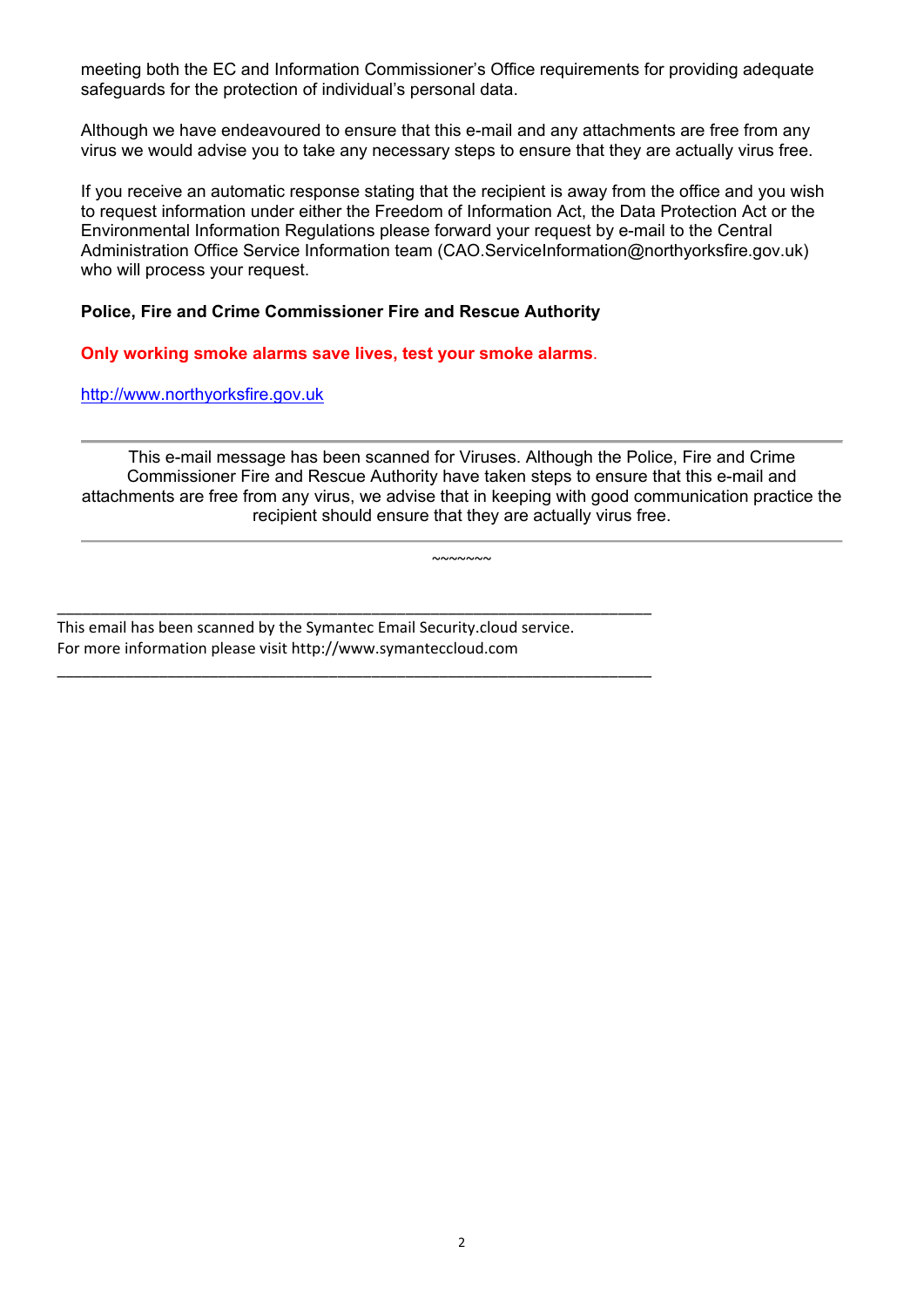

# **NORTH YORKSHIRE FIRE & RESCUE SERVICE**

NYFRS Reference: Premises: 00359597 Job: 1165782

**York Fire Station Kent Street York North Yorkshire YO10 4AH**

When telephoning please ask for: K Caulfield Tel: 01904 625272

Fax: 01904 620732

Email: kevin.caulfield@northyorksfire.gov.uk

18 January 2019

Dear Sir or Madam

## **Drax Power Station, Biomass co firing plant, New Road, Drax, Selby, Selby, YO8 8PQ**

## **FIRE SAFETY - COMMUNICATION WITH THE PLANNING AUTHORITY**

Receipt is acknowledged of your planning communication:

Dated: 15/01/2019 Plans No: Ref: EN010091. Application by Drax Power Ltd for an Order Granting Development Consent for the Drax Re-power Project

Your communication has been dealt with as follows:

At this stage in the planning approval process the North Yorkshire Police, Fire and Crime Commissioner Fire and Rescue authority have no objection/observation to the proposed development. The North Yorkshire Police, Fire and Crime Commissioner Fire and Rescue authority will make further comment in relation to the suitability of proposed fire safety measures at the time when the building control body submit a statutory Building Regulations consultation to the fire authority.

Yours faithfully

#### **K Caulfield**

Drax Power Station Biomass co firing plant New Road Drax Selby Selby YO8 8PQ